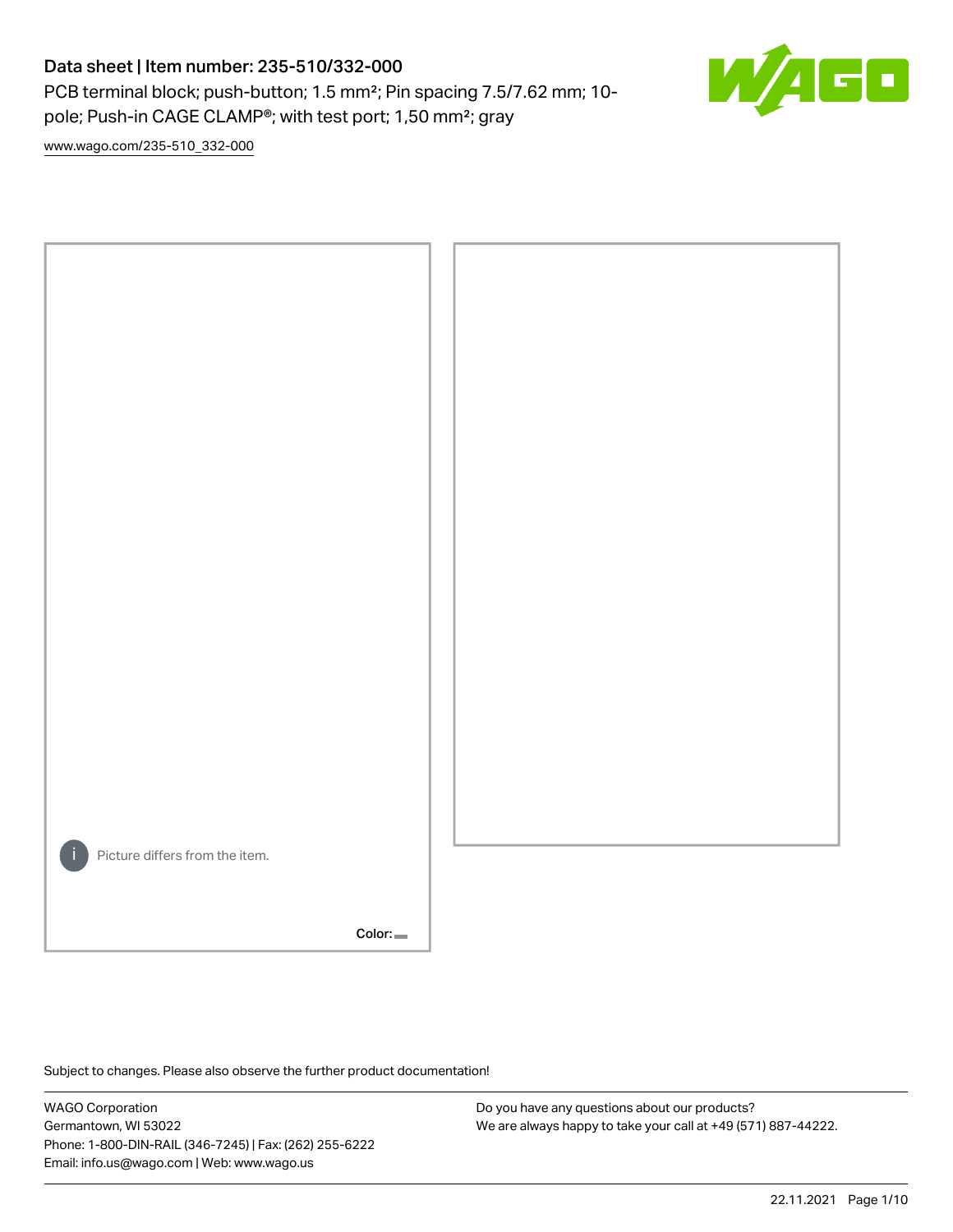

Dimensions in mm

 $L =$  (pole no. x pin spacing) + 1.5 mm

#### Item description

- **PCB terminal strips with push-buttons**
- **Push-in terminations of solid and ferruled conductors**
- $\blacksquare$ Convenient termination/removal of fine-stranded conductors via push-buttons
- Set to metric or inch pin spacing by compressing terminal strips or pulling them apart

Subject to changes. Please also observe the further product documentation!

WAGO Corporation Germantown, WI 53022 Phone: 1-800-DIN-RAIL (346-7245) | Fax: (262) 255-6222 Email: info.us@wago.com | Web: www.wago.us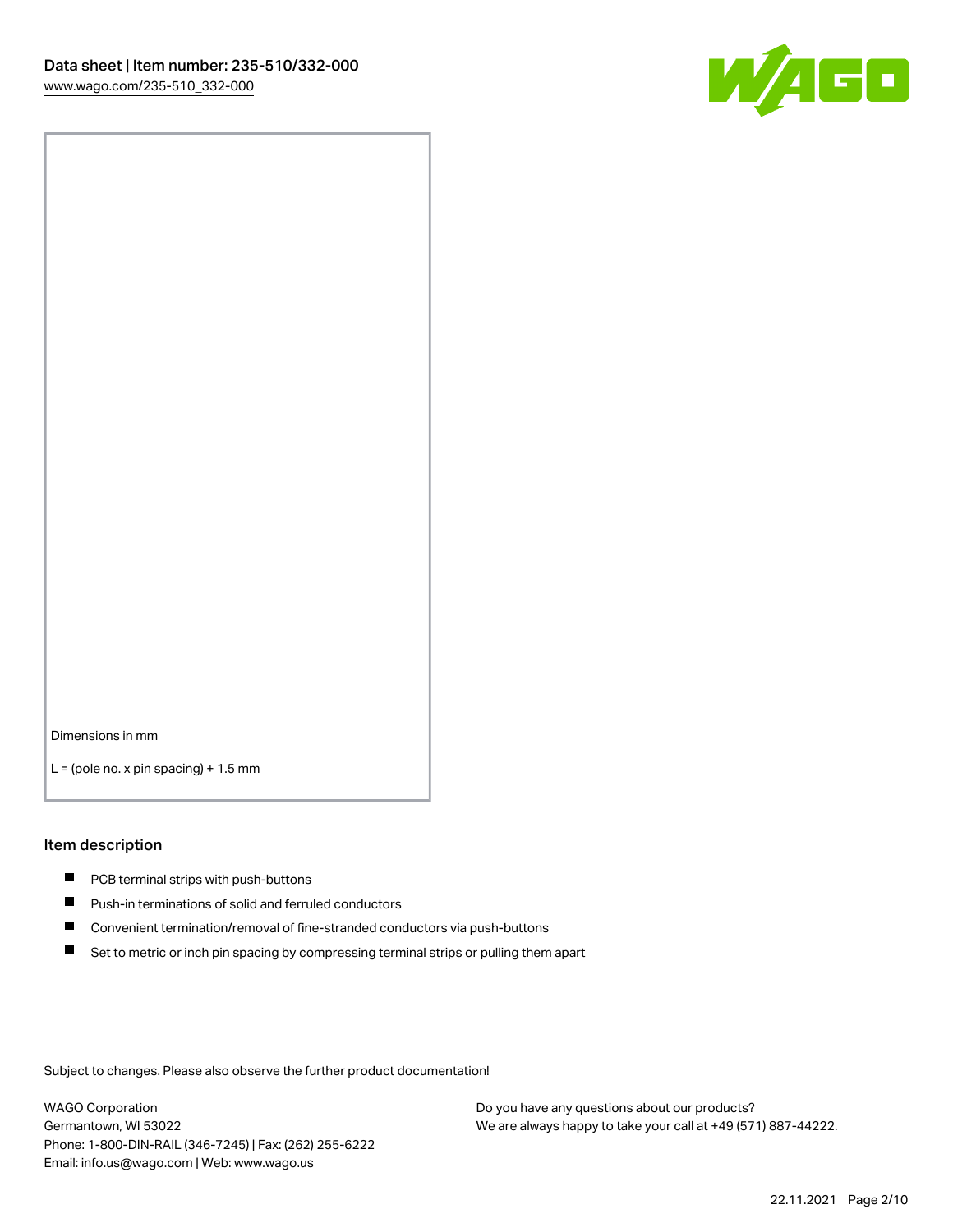

# Data

# Notes

| Variants: | Other pole numbers<br>Other colors |
|-----------|------------------------------------|
|           | Mixed-color PCB connector strips   |
|           | Direct marking                     |
|           | Versions for Exi                   |
|           |                                    |

# Electrical data

### IEC Approvals

| Ratings per                 | IEC/EN 60664-1                                            |
|-----------------------------|-----------------------------------------------------------|
| Rated voltage (III / 3)     | 400 V                                                     |
| Rated surge voltage (III/3) | 6 <sub>k</sub> V                                          |
| Rated voltage (III/2)       | 630 V                                                     |
| Rated surge voltage (III/2) | 6 <sub>kV</sub>                                           |
| Nominal voltage (II/2)      | 1000V                                                     |
| Rated surge voltage (II/2)  | 6 <sub>kV</sub>                                           |
| Rated current               | 17.5A                                                     |
| Legend (ratings)            | (III / 2) ≙ Overvoltage category III / Pollution degree 2 |

# UL Approvals

| Approvals per                  | UL 1059 |
|--------------------------------|---------|
| Rated voltage UL (Use Group B) | 300 V   |
| Rated current UL (Use Group B) | 10 A    |
| Rated voltage UL (Use Group D) | 300 V   |
| Rated current UL (Use Group D) | 10 A    |

# CSA Approvals

| Approvals per                   | CSA   |
|---------------------------------|-------|
| Rated voltage CSA (Use Group B) | 300 V |
| Rated current CSA (Use Group B) | 15 A  |

# Connection data

| Total number of connection points |  |  |
|-----------------------------------|--|--|
|-----------------------------------|--|--|

Subject to changes. Please also observe the further product documentation!

| <b>WAGO Corporation</b>                                | Do you have any questions about our products?                 |
|--------------------------------------------------------|---------------------------------------------------------------|
| Germantown, WI 53022                                   | We are always happy to take your call at +49 (571) 887-44222. |
| Phone: 1-800-DIN-RAIL (346-7245)   Fax: (262) 255-6222 |                                                               |
| Email: info.us@wago.com   Web: www.wago.us             |                                                               |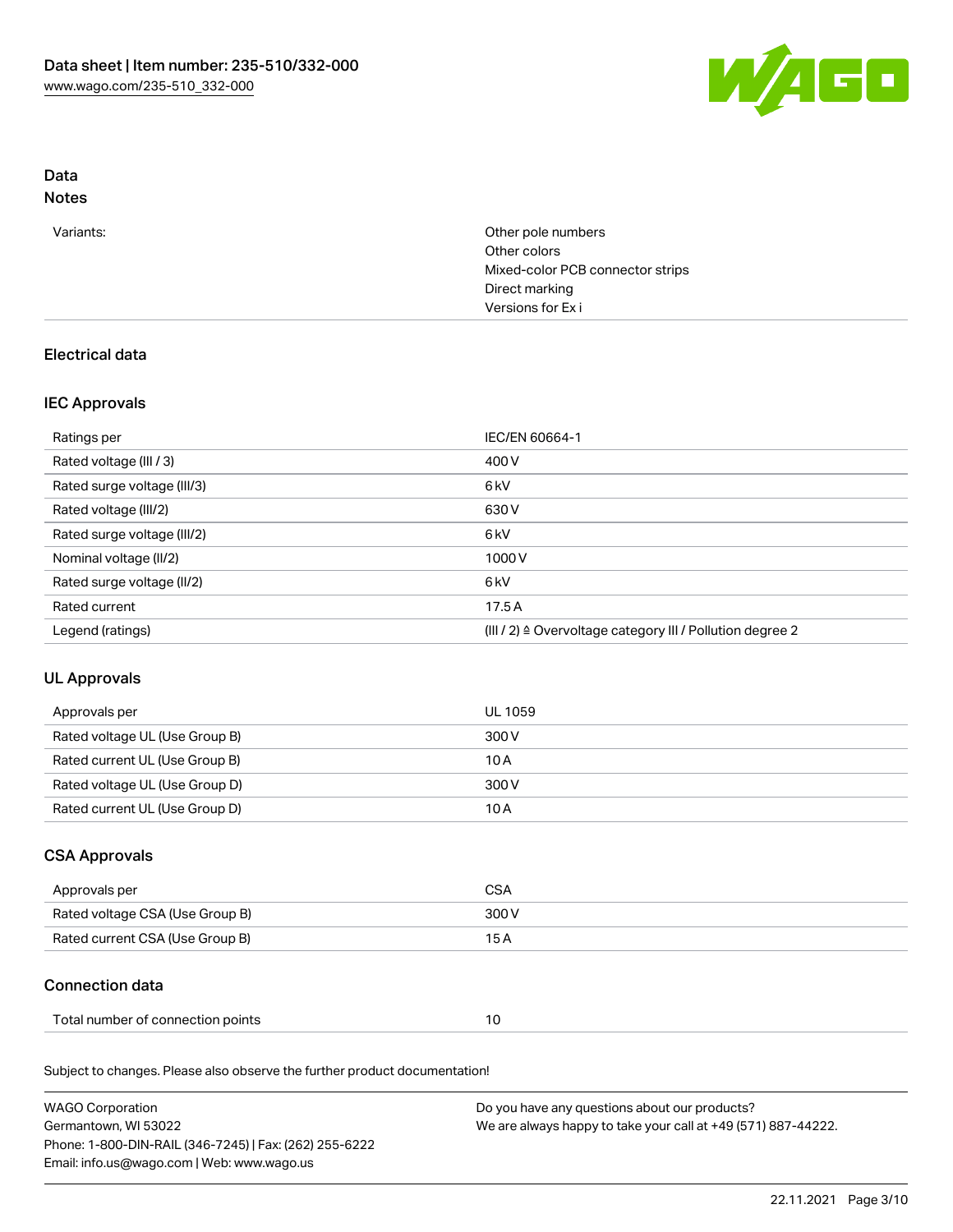[www.wago.com/235-510\\_332-000](http://www.wago.com/235-510_332-000)



| Total number of potentials |  |
|----------------------------|--|
| Number of connection types |  |
| Number of levels           |  |

### Connection 1

Connection technology **Push-in CAGE CLAMP<sup>®</sup>** 

|                                                   | PUSN-IN CAGE CLAMP                     |
|---------------------------------------------------|----------------------------------------|
| Actuation type                                    | Push-button                            |
| Solid conductor                                   | $0.21.5$ mm <sup>2</sup> / 20  14 AWG  |
| Fine-stranded conductor                           | $0.751.5$ mm <sup>2</sup> / 20  14 AWG |
| Fine-stranded conductor; with insulated ferrule   | $0.251$ mm <sup>2</sup>                |
| Fine-stranded conductor; with uninsulated ferrule | $0.251$ mm <sup>2</sup>                |
| Strip length                                      | $910$ mm / 0.35  0.39 inch             |
| Conductor connection direction to PCB             | 0°                                     |
| Number of poles                                   | 10                                     |

### Physical data

| Pin spacing                          | 7.5/7.62 mm / 0.295/0.3 inch |
|--------------------------------------|------------------------------|
| Width                                | 76.5 mm / 3.012 inch         |
| Height                               | 19.1 mm / 0.752 inch         |
| Height from the surface              | 15.5 mm / 0.61 inch          |
| Depth                                | 12.5 mm / 0.492 inch         |
| Solder pin length                    | 3.6 <sub>mm</sub>            |
| Solder pin dimensions                | $0.4 \times 0.8$ mm          |
| Drilled hole diameter with tolerance | $1^{(+0.1)}$ mm              |

## PCB contact

| PCB Contact                         | тнт                                      |
|-------------------------------------|------------------------------------------|
| Solder pin arrangement              | over the entire terminal strip (in-line) |
| Number of solder pins per potential |                                          |

### Material data

| Color                       | gray                              |
|-----------------------------|-----------------------------------|
| Material group              |                                   |
| Insulation material         | Polyamide (PA66)                  |
| Flammability class per UL94 | V0                                |
| Clamping spring material    | Chrome nickel spring steel (CrNi) |

Subject to changes. Please also observe the further product documentation!

| <b>WAGO Corporation</b>                                | Do you have any questions about our products?                 |
|--------------------------------------------------------|---------------------------------------------------------------|
| Germantown, WI 53022                                   | We are always happy to take your call at +49 (571) 887-44222. |
| Phone: 1-800-DIN-RAIL (346-7245)   Fax: (262) 255-6222 |                                                               |
| Email: info.us@wago.com   Web: www.wago.us             |                                                               |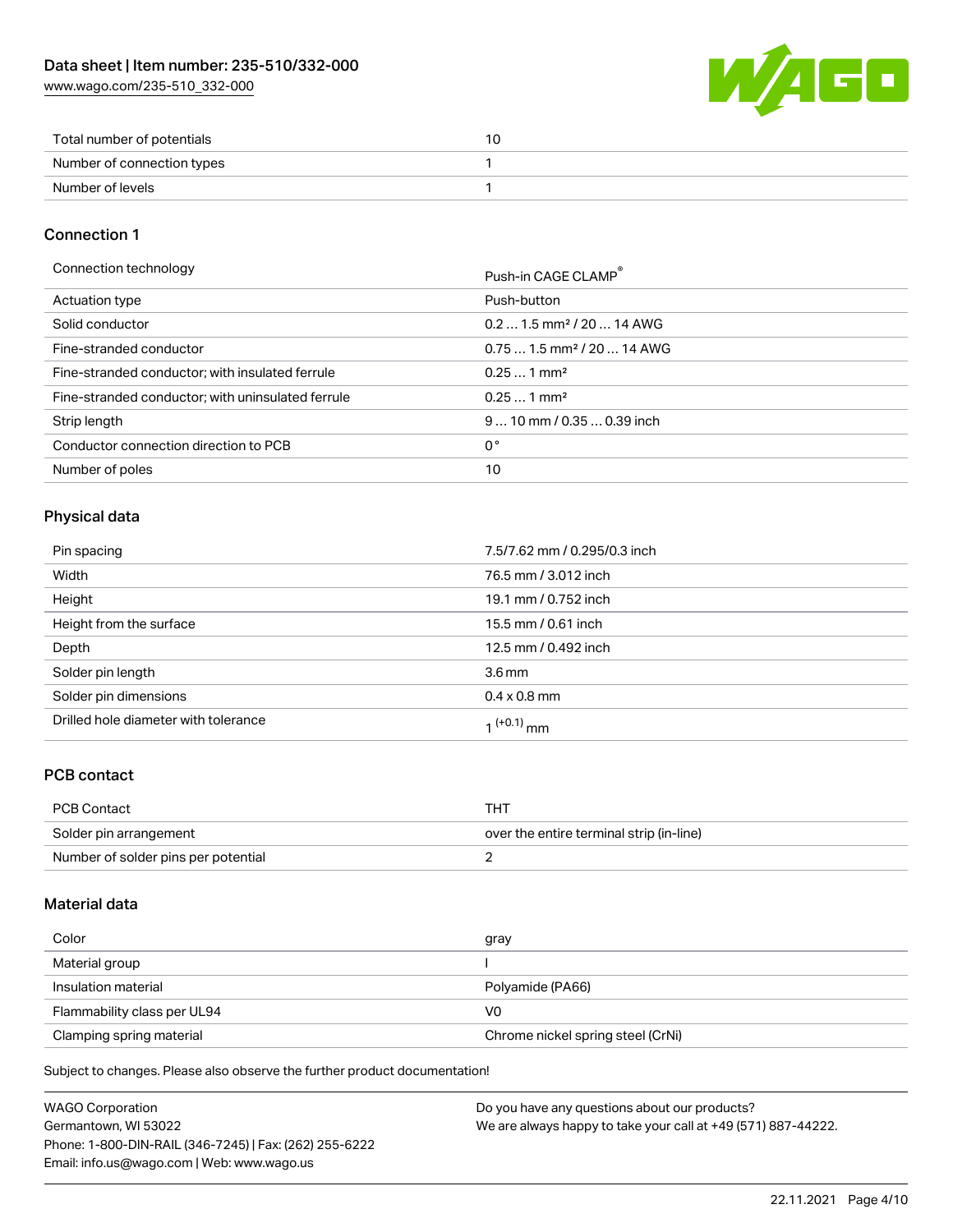[www.wago.com/235-510\\_332-000](http://www.wago.com/235-510_332-000)



| Contact material | Electrolytic copper ( $E_{\text{Cu}}$ ) |
|------------------|-----------------------------------------|
| Contact plating  | tin-plated                              |
| Fire load        | $0.184$ MJ                              |
| Weight           | 9 g                                     |
|                  |                                         |

### Environmental requirements

| Limit temperature range | +105 °C<br>-60 … |  |
|-------------------------|------------------|--|
|-------------------------|------------------|--|

#### Commercial data

| Product Group         | 4 (Printed Circuit) |
|-----------------------|---------------------|
| PU (SPU)              | 60 (15) Stück       |
| Packaging type        | box                 |
| Country of origin     | <b>CH</b>           |
| <b>GTIN</b>           | 4044918831000       |
| Customs tariff number | 85369010000         |

### Approvals / Certificates

#### UL-Approvals

|      |                               |                          | Certificate |
|------|-------------------------------|--------------------------|-------------|
| Logo | Approval                      | Additional Approval Text | name        |
|      | UL                            | $\overline{\phantom{0}}$ | E45172      |
| Б    | UL International Germany GmbH |                          |             |

#### Optional accessories

#### Ferrules **Ferrule**  $\overline{z}$ Item no.: 216-101 Ferrule; Sleeve for 0.5 mm² / AWG 22; uninsulated; electro-tin plated; silver-colored [www.wago.com/216-101](http://www.wago.com/216-101)  $\tilde{\Sigma}$ Item no.: 216-104 Ferrule; Sleeve for 1.5 mm² / AWG 16; uninsulated; electro-tin plated; silver-colored [www.wago.com/216-104](http://www.wago.com/216-104) ī Item no.: 216-106 Ferrule; Sleeve for 2.5 mm² / AWG 14; uninsulated; electro-tin plated; silver-colored [www.wago.com/216-106](http://www.wago.com/216-106) ī Item no.: 216-107 Ferrule; Sleeve for 4 mm² / AWG 12; uninsulated; electro-tin plated [www.wago.com/216-107](http://www.wago.com/216-107)

Subject to changes. Please also observe the further product documentation!

| <b>WAGO Corporation</b>                                | Do you have any questions about our products?                 |
|--------------------------------------------------------|---------------------------------------------------------------|
| Germantown, WI 53022                                   | We are always happy to take your call at +49 (571) 887-44222. |
| Phone: 1-800-DIN-RAIL (346-7245)   Fax: (262) 255-6222 |                                                               |
| Email: info.us@wago.com   Web: www.wago.us             |                                                               |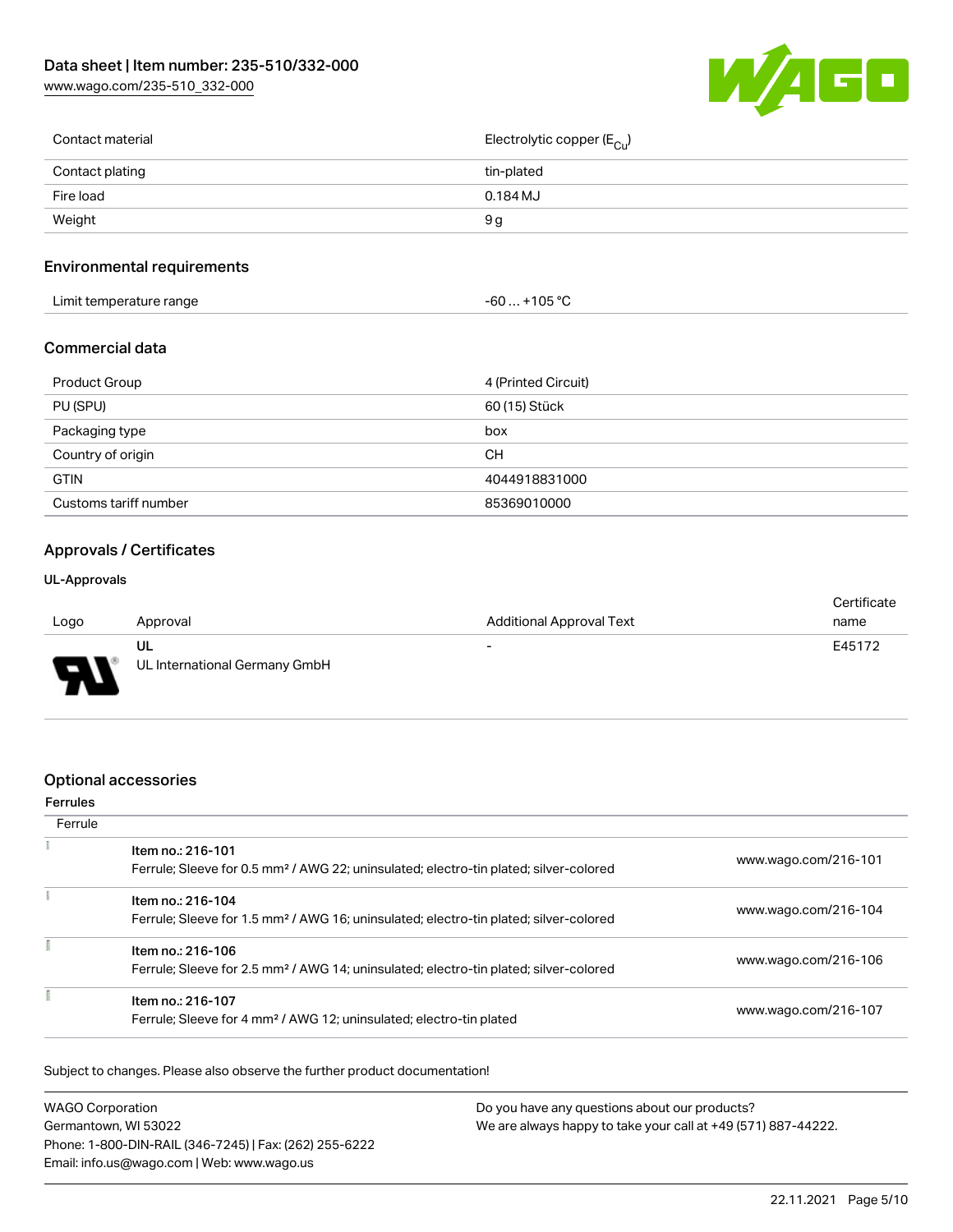[www.wago.com/235-510\\_332-000](http://www.wago.com/235-510_332-000)



| I | Item no.: 216-108<br>Ferrule; Sleeve for 6 mm <sup>2</sup> / AWG 10; uninsulated; electro-tin plated; silver-colored                                                               | www.wago.com/216-108 |
|---|------------------------------------------------------------------------------------------------------------------------------------------------------------------------------------|----------------------|
| I | Item no.: 216-109<br>Ferrule; Sleeve for 10 mm <sup>2</sup> / AWG 8; uninsulated; electro-tin plated                                                                               | www.wago.com/216-109 |
|   | Item no.: 216-102<br>Ferrule; Sleeve for 0.75 mm <sup>2</sup> / AWG 20; uninsulated; electro-tin plated; silver-colored                                                            | www.wago.com/216-102 |
|   | Item no.: 216-103<br>Ferrule; Sleeve for 1 mm <sup>2</sup> / AWG 18; uninsulated; electro-tin plated                                                                               | www.wago.com/216-103 |
| Π | Item no.: 216-110<br>Ferrule; Sleeve for 16 mm <sup>2</sup> / AWG 6; uninsulated; electro-tin plated; metallic brown                                                               | www.wago.com/216-110 |
|   | Item no.: 216-123<br>Ferrule; Sleeve for 1 mm <sup>2</sup> / AWG 18; uninsulated; electro-tin plated; silver-colored                                                               | www.wago.com/216-123 |
|   | Item no.: 216-122<br>Ferrule; Sleeve for 0.75 mm <sup>2</sup> / AWG 20; uninsulated; electro-tin plated; silver-colored                                                            | www.wago.com/216-122 |
|   | Item no.: 216-124<br>Ferrule; Sleeve for 1.5 mm <sup>2</sup> / AWG 16; uninsulated; electro-tin plated                                                                             | www.wago.com/216-124 |
|   | Item no.: 216-142<br>Ferrule; Sleeve for 0.75 mm <sup>2</sup> / 18 AWG; uninsulated; electro-tin plated; electrolytic copper; gastight<br>crimped; acc. to DIN 46228, Part 1/08.92 | www.wago.com/216-142 |
|   | Item no.: 216-132<br>Ferrule; Sleeve for 0.34 mm <sup>2</sup> / AWG 24; uninsulated; electro-tin plated                                                                            | www.wago.com/216-132 |
|   | Item no.: 216-121<br>Ferrule; Sleeve for 0.5 mm <sup>2</sup> / AWG 22; uninsulated; electro-tin plated; silver-colored                                                             | www.wago.com/216-121 |
|   | Item no.: 216-143<br>Ferrule; Sleeve for 1 mm <sup>2</sup> / AWG 18; uninsulated; electro-tin plated; electrolytic copper; gastight<br>crimped; acc. to DIN 46228, Part 1/08.92    | www.wago.com/216-143 |
|   | Item no.: 216-131<br>Ferrule; Sleeve for 0.25 mm <sup>2</sup> / AWG 24; uninsulated; electro-tin plated; silver-colored                                                            | www.wago.com/216-131 |
|   | Item no.: 216-141<br>Ferrule; Sleeve for 0.5 mm <sup>2</sup> / 20 AWG; uninsulated; electro-tin plated; electrolytic copper; gastight<br>crimped; acc. to DIN 46228, Part 1/08.92  | www.wago.com/216-141 |
|   | Item no.: 216-152<br>Ferrule; Sleeve for 0.34 mm <sup>2</sup> / AWG 24; uninsulated; electro-tin plated                                                                            | www.wago.com/216-152 |
|   | Item no.: 216-203<br>Ferrule; Sleeve for 1 mm <sup>2</sup> / AWG 18; insulated; electro-tin plated; red                                                                            | www.wago.com/216-203 |
| I | Item no.: 216-206<br>Ferrule; Sleeve for 2.5 mm <sup>2</sup> / AWG 14; insulated; electro-tin plated; blue                                                                         | www.wago.com/216-206 |
|   | Item no.: 216-207<br>Ferrule; Sleeve for 4 mm <sup>2</sup> / AWG 12; insulated; electro-tin plated; gray                                                                           | www.wago.com/216-207 |

WAGO Corporation Germantown, WI 53022 Phone: 1-800-DIN-RAIL (346-7245) | Fax: (262) 255-6222 Email: info.us@wago.com | Web: www.wago.us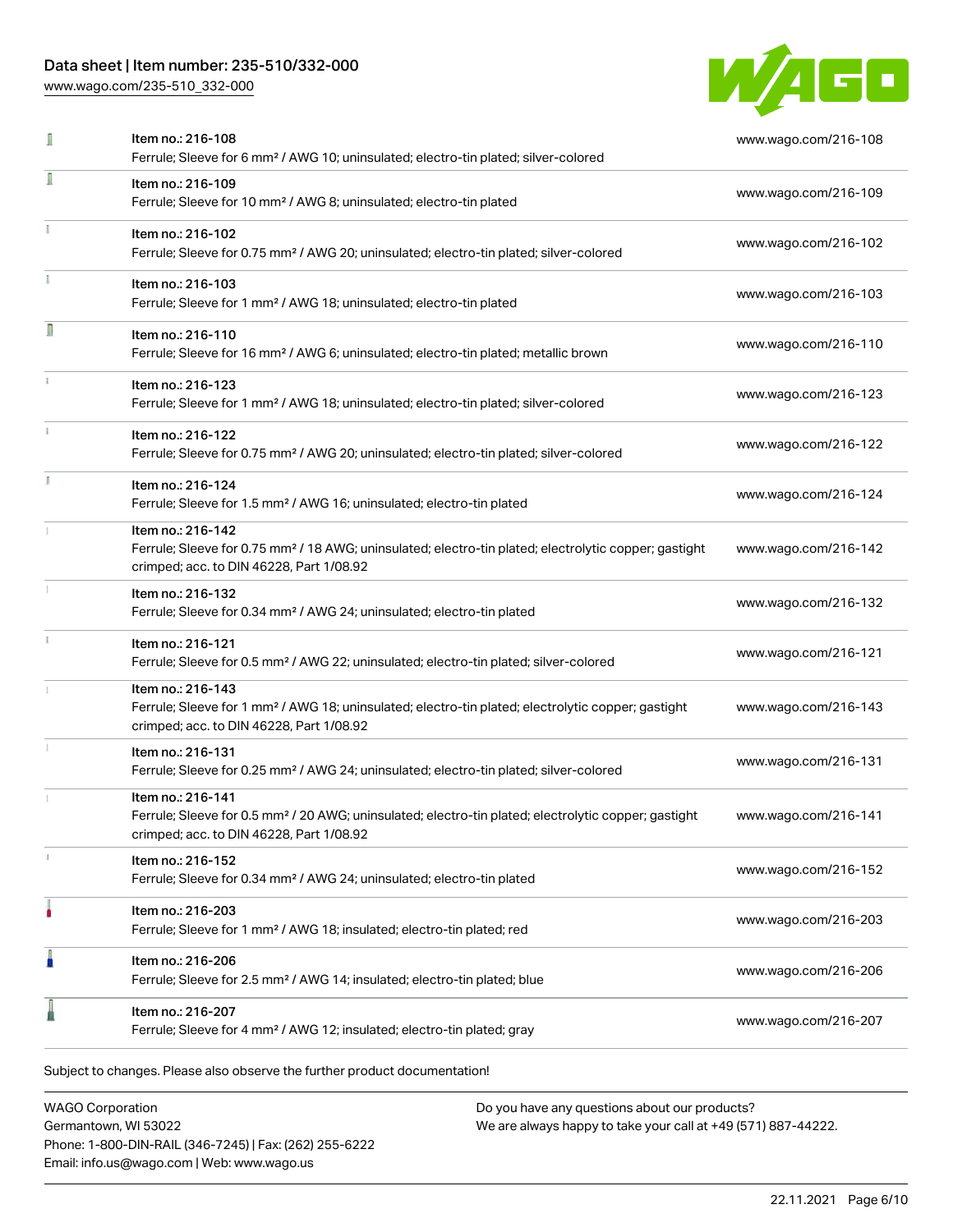[www.wago.com/235-510\\_332-000](http://www.wago.com/235-510_332-000)



| Item no.: 216-202<br>Ferrule; Sleeve for 0.75 mm <sup>2</sup> / 18 AWG; insulated; electro-tin plated; gray                                                                                                | www.wago.com/216-202 |
|------------------------------------------------------------------------------------------------------------------------------------------------------------------------------------------------------------|----------------------|
| Item no.: 216-151<br>Ferrule; Sleeve for 0.25 mm <sup>2</sup> / AWG 24; uninsulated; electro-tin plated                                                                                                    | www.wago.com/216-151 |
| Item no.: 216-204<br>Ferrule; Sleeve for 1.5 mm <sup>2</sup> / AWG 16; insulated; electro-tin plated; black                                                                                                | www.wago.com/216-204 |
| Item no.: 216-209<br>Ferrule; Sleeve for 10 mm <sup>2</sup> / AWG 8; insulated; electro-tin plated; red                                                                                                    | www.wago.com/216-209 |
| Item no.: 216-205<br>Ferrule; Sleeve for 2.08 mm <sup>2</sup> / AWG 14; insulated; electro-tin plated; yellow                                                                                              | www.wago.com/216-205 |
| Item no.: 216-144<br>Ferrule; Sleeve for 1.5 mm <sup>2</sup> / AWG 16; uninsulated; electro-tin plated; electrolytic copper; gastight<br>crimped; acc. to DIN 46228, Part 1/08.92; silver-colored          | www.wago.com/216-144 |
| Item no.: 216-208<br>Ferrule; Sleeve for 6 mm <sup>2</sup> / AWG 10; insulated; electro-tin plated; electrolytic copper; gastight crimped; www.wago.com/216-208<br>acc. to DIN 46228, Part 4/09.90; yellow |                      |
| Item no.: 216-201<br>Ferrule; Sleeve for 0.5 mm <sup>2</sup> / 20 AWG; insulated; electro-tin plated; white                                                                                                | www.wago.com/216-201 |
| Item no.: 216-223<br>Ferrule; Sleeve for 1 mm <sup>2</sup> / AWG 18; insulated; electro-tin plated; red                                                                                                    | www.wago.com/216-223 |
| Item no.: 216-210<br>Ferrule; Sleeve for 16 mm <sup>2</sup> / AWG 6; insulated; electro-tin plated; electrolytic copper; gastight crimped; www.wago.com/216-210<br>acc. to DIN 46228, Part 4/09.90; blue   |                      |
| Item no.: 216-241<br>Ferrule; Sleeve for 0.5 mm <sup>2</sup> / 20 AWG; insulated; electro-tin plated; electrolytic copper; gastight<br>crimped; acc. to DIN 46228, Part 4/09.90; white                     | www.wago.com/216-241 |
| Item no.: 216-242<br>Ferrule; Sleeve for 0.75 mm <sup>2</sup> / 18 AWG; insulated; electro-tin plated; electrolytic copper; gastight<br>crimped; acc. to DIN 46228, Part 4/09.90; gray                     | www.wago.com/216-242 |
| Item no.: 216-222<br>Ferrule; Sleeve for 0.75 mm <sup>2</sup> / 18 AWG; insulated; electro-tin plated; gray                                                                                                | www.wago.com/216-222 |
| Item no.: 216-221<br>Ferrule; Sleeve for 0.5 mm <sup>2</sup> / 20 AWG; insulated; electro-tin plated; white                                                                                                | www.wago.com/216-221 |
| Item no.: 216-224<br>Ferrule; Sleeve for 1.5 mm <sup>2</sup> / AWG 16; insulated; electro-tin plated; black                                                                                                | www.wago.com/216-224 |
| Item no.: 216-243<br>Ferrule; Sleeve for 1 mm <sup>2</sup> / AWG 18; insulated; electro-tin plated; electrolytic copper; gastight crimped; www.wago.com/216-243<br>acc. to DIN 46228, Part 4/09.90; red    |                      |
| Item no.: 216-244<br>Ferrule; Sleeve for 1.5 mm <sup>2</sup> / AWG 16; insulated; electro-tin plated; electrolytic copper; gastight<br>crimped; acc. to DIN 46228, Part 4/09.90; black                     | www.wago.com/216-244 |
|                                                                                                                                                                                                            |                      |

WAGO Corporation Germantown, WI 53022 Phone: 1-800-DIN-RAIL (346-7245) | Fax: (262) 255-6222 Email: info.us@wago.com | Web: www.wago.us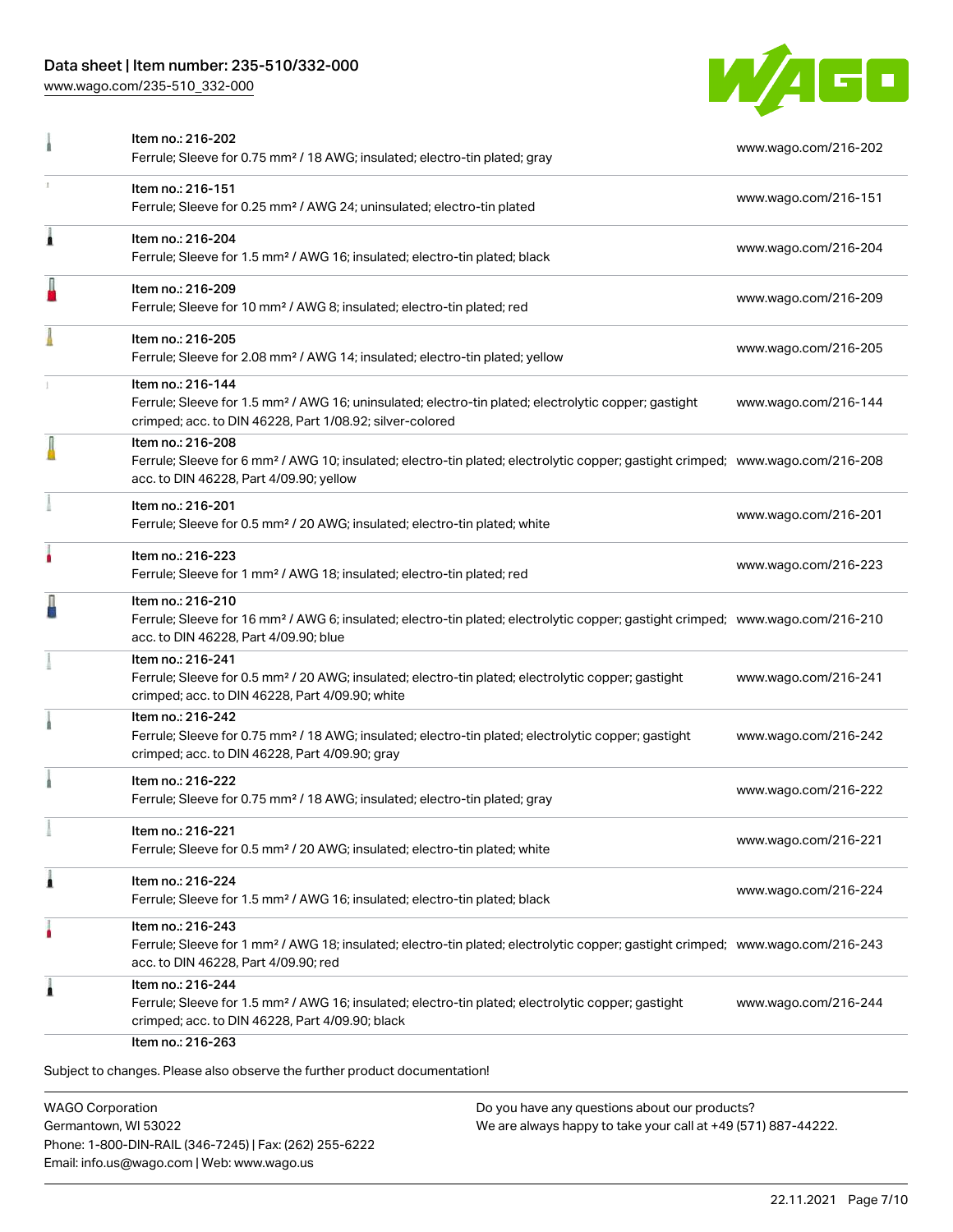[www.wago.com/235-510\\_332-000](http://www.wago.com/235-510_332-000)



|   | Ferrule; Sleeve for 1 mm <sup>2</sup> / AWG 18; insulated; electro-tin plated; electrolytic copper; gastight crimped; www.wago.com/216-263<br>acc. to DIN 46228, Part 4/09.90; red                         |                      |
|---|------------------------------------------------------------------------------------------------------------------------------------------------------------------------------------------------------------|----------------------|
| Å | Item no.: 216-246<br>Ferrule; Sleeve for 2.5 mm <sup>2</sup> / AWG 14; insulated; electro-tin plated; electrolytic copper; gastight<br>crimped; acc. to DIN 46228, Part 4/09.90; blue                      | www.wago.com/216-246 |
| Å | Item no.: 216-266<br>Ferrule; Sleeve for 2.5 mm <sup>2</sup> / AWG 14; insulated; electro-tin plated; electrolytic copper; gastight<br>crimped; acc. to DIN 46228, Part 4/09.90; blue                      | www.wago.com/216-266 |
| Â | Item no.: 216-264<br>Ferrule; Sleeve for 1.5 mm <sup>2</sup> / AWG 16; insulated; electro-tin plated; electrolytic copper; gastight<br>crimped; acc. to DIN 46228, Part 4/09.90; black                     | www.wago.com/216-264 |
| Â | Item no.: 216-284<br>Ferrule; Sleeve for 1.5 mm <sup>2</sup> / AWG 16; insulated; electro-tin plated; electrolytic copper; gastight<br>crimped; acc. to DIN 46228, Part 4/09.90; black                     | www.wago.com/216-284 |
| I | Item no.: 216-286<br>Ferrule; Sleeve for 2.5 mm <sup>2</sup> / AWG 14; insulated; electro-tin plated; electrolytic copper; gastight<br>crimped; acc. to DIN 46228, Part 4/09.90; blue                      | www.wago.com/216-286 |
| I | Item no.: 216-287<br>Ferrule; Sleeve for 4 mm <sup>2</sup> / AWG 12; insulated; electro-tin plated; electrolytic copper; gastight crimped; www.wago.com/216-287<br>acc. to DIN 46228, Part 4/09.90; gray   |                      |
|   | Item no.: 216-262<br>Ferrule; Sleeve for 0.75 mm <sup>2</sup> / 18 AWG; insulated; electro-tin plated; electrolytic copper; gastight<br>crimped; acc. to DIN 46228, Part 4/09.90; gray                     | www.wago.com/216-262 |
|   | Item no.: 216-288<br>Ferrule; Sleeve for 6 mm <sup>2</sup> / AWG 10; insulated; electro-tin plated; electrolytic copper; gastight crimped; www.wago.com/216-288<br>acc. to DIN 46228, Part 4/09.90; yellow |                      |
| ł | Item no.: 216-289<br>Ferrule; Sleeve for 10 mm <sup>2</sup> / AWG 8; insulated; electro-tin plated; electrolytic copper; gastight crimped; www.wago.com/216-289<br>acc. to DIN 46228, Part 4/09.90; red    |                      |
|   | Item no.: 216-301<br>Ferrule; Sleeve for 0.25 mm <sup>2</sup> / AWG 24; insulated; electro-tin plated; yellow                                                                                              | www.wago.com/216-301 |
|   | Item no.: 216-321<br>Ferrule; Sleeve for 0.25 mm <sup>2</sup> / AWG 24; insulated; electro-tin plated; yellow                                                                                              | www.wago.com/216-321 |
|   | Item no.: 216-322<br>Ferrule; Sleeve for 0.34 mm <sup>2</sup> / 22 AWG; insulated; electro-tin plated; green                                                                                               | www.wago.com/216-322 |
| l | Item no.: 216-267<br>Ferrule; Sleeve for 4 mm <sup>2</sup> / AWG 12; insulated; electro-tin plated; electrolytic copper; gastight crimped; www.wago.com/216-267<br>acc. to DIN 46228, Part 4/09.90; gray   |                      |
|   | Item no.: 216-302<br>Ferrule; Sleeve for 0.34 mm <sup>2</sup> / 22 AWG; insulated; electro-tin plated; light turquoise                                                                                     | www.wago.com/216-302 |
|   |                                                                                                                                                                                                            |                      |

Subject to changes. Please also observe the further product documentation!

WAGO Corporation Germantown, WI 53022 Phone: 1-800-DIN-RAIL (346-7245) | Fax: (262) 255-6222 Email: info.us@wago.com | Web: www.wago.us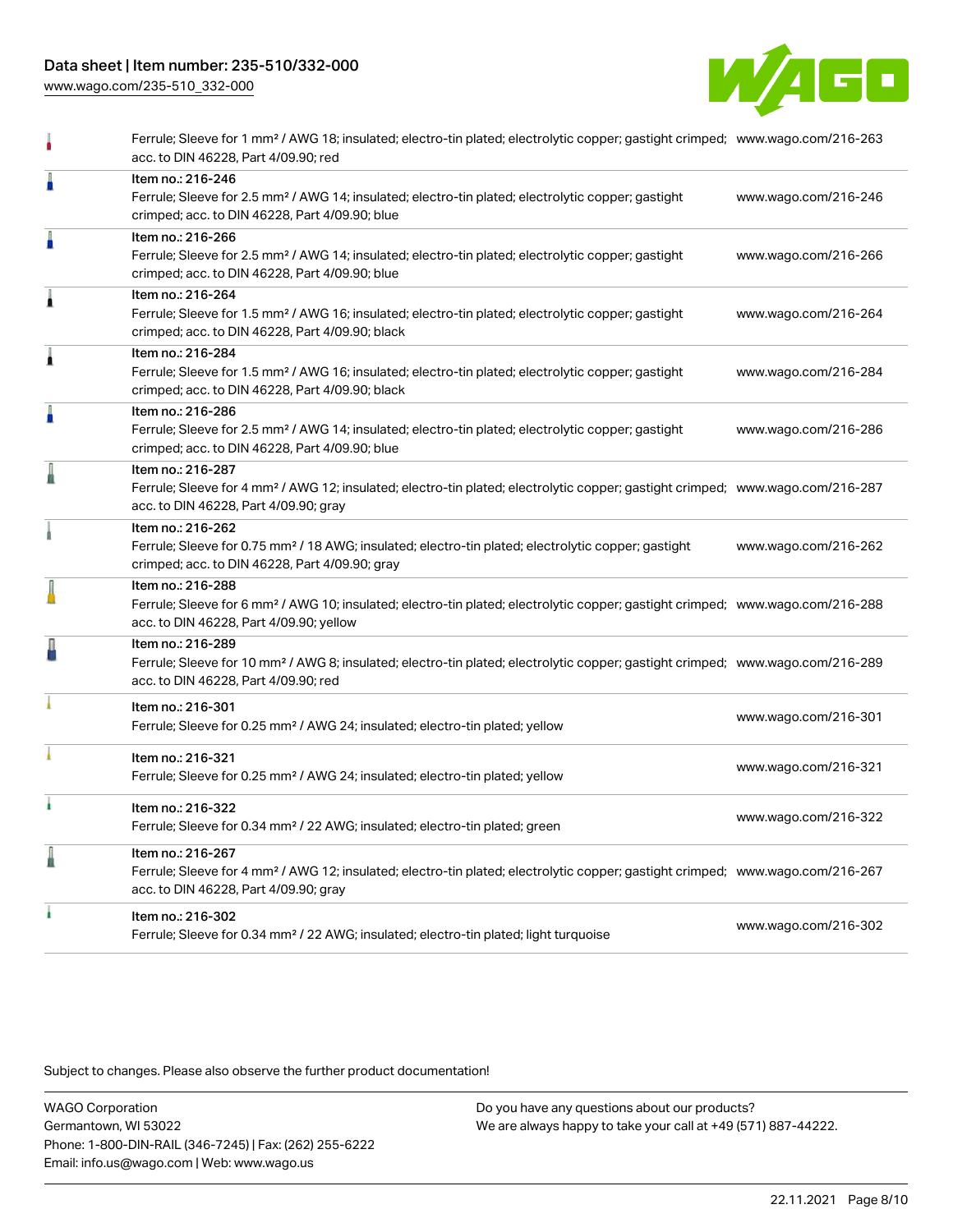

# Downloads **Documentation**

| <b>Additional Information</b> |  |
|-------------------------------|--|
| Technical explanations        |  |

2019 Apr 3 pdf 2.0 MB [Download](https://www.wago.com/global/d/1435602)

## Installation Notes

### Conductor termination



Inserting/removing fine-stranded conductors via push-button.



Insert/remove fine-stranded conductors with ferrules via push-button.



Insert solid conductors via push-in termination.

## Installation





Combining 1- and 2-conductor terminal blocks with different pin spacing.

#### **Testing**

Subject to changes. Please also observe the further product documentation!

WAGO Corporation Germantown, WI 53022 Phone: 1-800-DIN-RAIL (346-7245) | Fax: (262) 255-6222 Email: info.us@wago.com | Web: www.wago.us